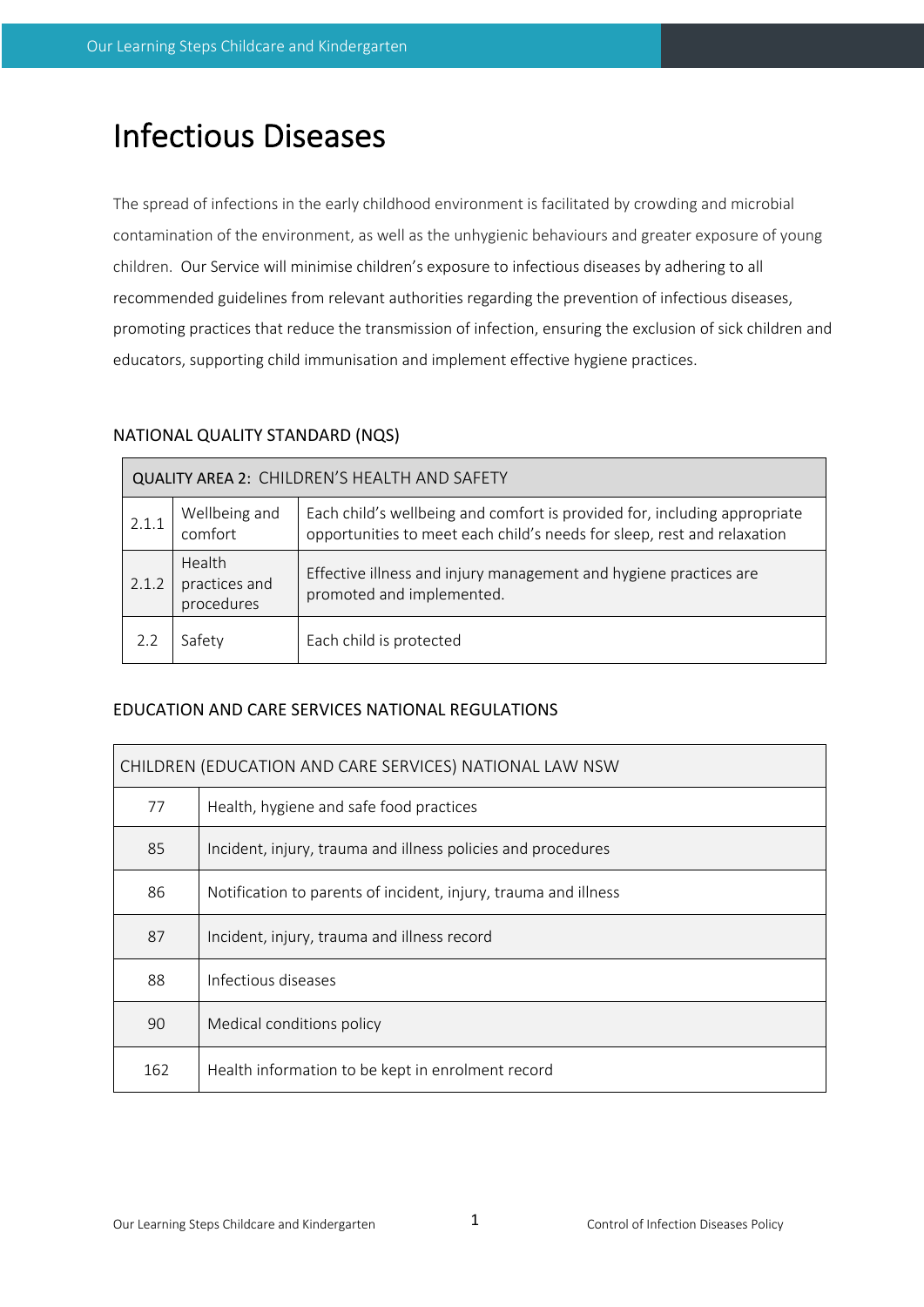## RELATED POLICIES

## PURPOSE

Children encounter many other children and adults within the Service environment, which can result in the contracting of infectious illnesses. Our Service has a duty of care to ensure that children families, educators and visitors of the Service are provided with a high level of protection during the hours of the Service's operation. We aim to manage illnesses and prevent the spread of infectious diseases throughout the Service. Immunisation is a simple, safe and effective way of protecting people against harmful diseases before they come into contact with them in the community. Immunisation not only protects individuals, but also others within the community, by reducing the spread of disease and illnesses.

## SCOPE

This policy applies to children, families, staff, management and visitors of the Service.

## IMPLEMENTATION

INFORMATION TO BE DISPLAYED AT THE SERVICE.

| <b>INFORMATION</b>                                 | WEBSITE                                                                                                                                                 | PHONE NUMBER |
|----------------------------------------------------|---------------------------------------------------------------------------------------------------------------------------------------------------------|--------------|
| The National Immunisation<br>Program (NIP) Service | http://www.immunise.health.gov.au/internet/immun<br>ise/publishing.nsf/Content/national-immunisation-<br>program-schedule                               | 1800 671 811 |
| The Victorian Immunisation<br>Schedule             | https://www2.health.vic.gov.au/public-<br>health/immunisation/immunisation-schedule-<br>vaccine-eligibility-criteria/immunisation-schedule-<br>victoria |              |
| <b>Better Health Channel</b>                       | https://www.betterhealth.vic.gov.au/health/healthyli<br>ving/immunisation-childhood                                                                     |              |

#### **Note homeopathic immunisation and/or medication is not recognised.**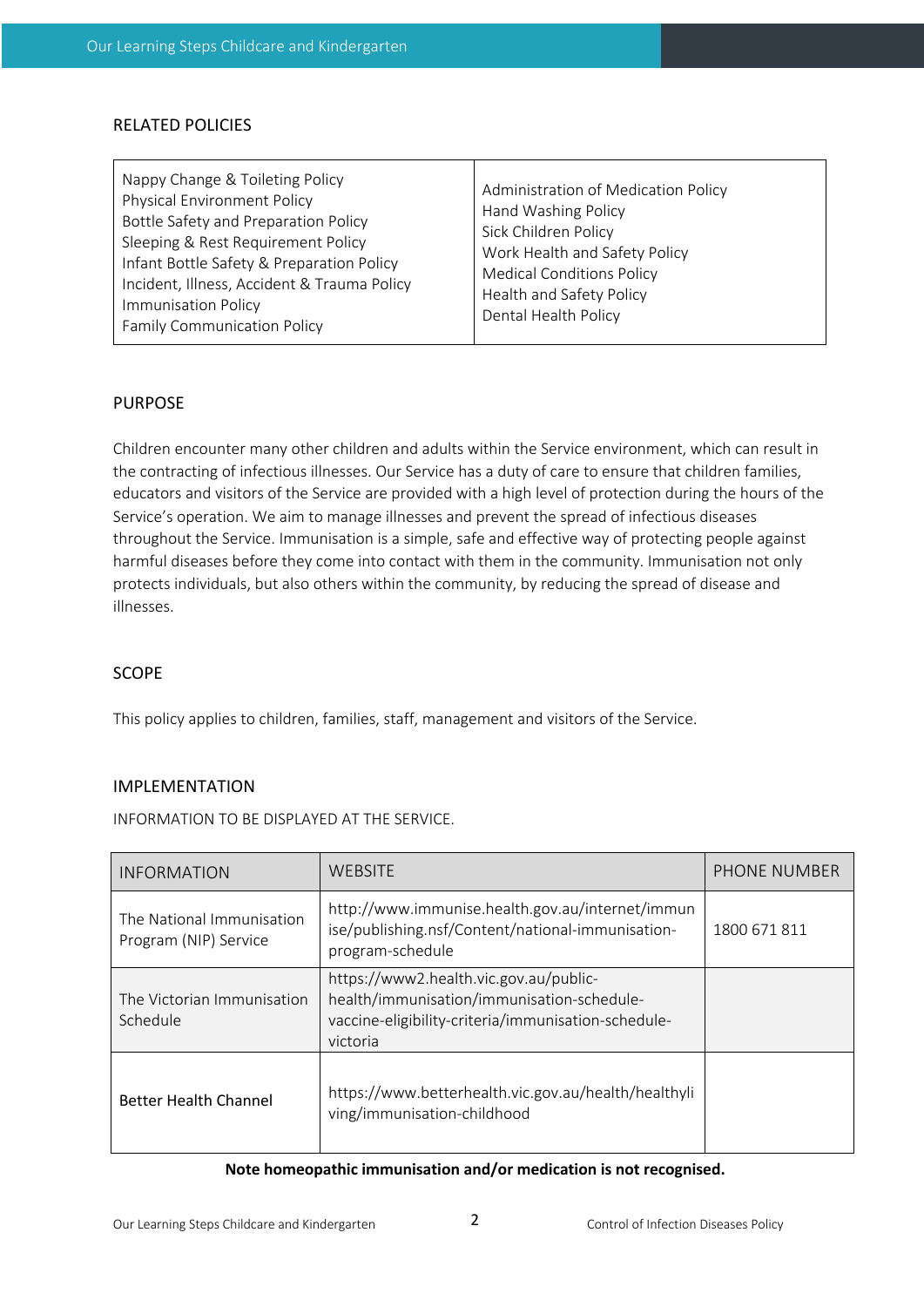## NEW IMMUNISATION REQUIREMENTS

- Only parents of children (less than 20 years of age) who are fully immunised or are on a recognised catch-up schedule can receive Child Care Subsidy (CCS) and the Family Tax Benefit Part A end of year supplement.
- The relevant vaccinations are those under the National Immunisation Program (NIP), which covers the vaccines usually administered before age five. These vaccinations must be recorded on the Australian Childhood Immunisation Register (ACIR).
- Children with medical contraindications or natural immunity for certain diseases will continue to be exempt from the requirements.
- Conscientious objection and vaccination objection on non-medical grounds will no longer be a valid exemption from immunisation requirements.
- From 1 January 2016 children who are unvaccinated due to their parent's conscientious objection will no longer be able to be enrolled in childcare in Victoria. Children who cannot be fully vaccinated due to a medical condition or who are on a recognised catch-up schedule will still be able to be enrolled upon presentation of the appropriate form signed by a medical practitioner.
- Families eligible to receive family assistance payments and have children less than 20 years of age, who may not meet the new immunisation requirements, will be notified by Centrelink. (The ACIR was expanded from 1 January 2016 so you can submit the details of vaccinations given to persons less than 20 years of age.)

#### Refer to Immunisation Policy for more information

#### Management will ensure:

- That all information regarding the prevention of infectious diseases is sourced from a recognised health authority.
- The implementation of recommendations from Staying Healthy in Child Care Preventing the spread of Infectious Diseases in the early childhood environment.
- Children are protected from harm by ensuring relevant policies and procedures are followed regarding health and safety within the Service.
- They collect, maintain, and appropriately store the required enrolment documents and enrolment information of children in the Service.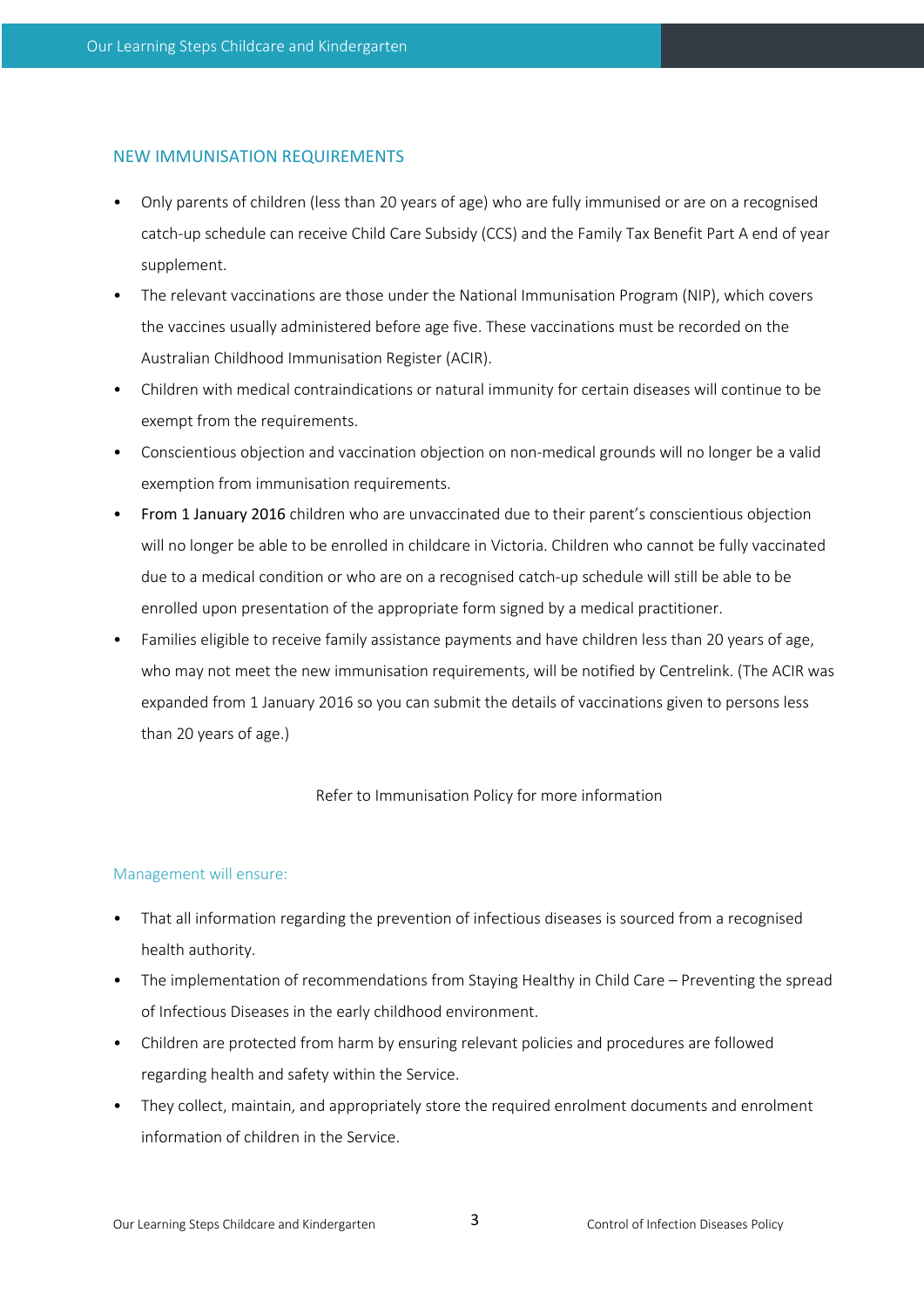#### A Nominated Supervisor/ Responsible person will ensure:

- A hygienic environment is maintained.
- Cleaning charts are completed each day and signed by the Educator.
- Children are directed in their understanding of health and hygiene throughout the daily program and routine.
- Educators and Staff are aware of relevant immunisation guidelines for children and themselves.
- Information is collected on enrolment and maintained regarding each child's immunisation status, and any medical conditions.
- To provide families with relevant sourced materials and information on infectious diseases, health and hygiene including:
	- o The current Victorian Immunisation Schedule for children
	- o Exclusion guidelines in the event of an infectious illness at the Service for children that are not immunised or have not yet received all their immunisations
	- o Advice and information regarding any infectious diseases in general, and information regarding any specific infectious illnesses that are suspected/present in the Service
- To provide information to families about an infectious disease by displaying and/or emailing the details when a notifiable infection disease is diagnosed in a child in care at the Service..
- That an illness record form is completed no later than 24 hours of an illness occurring, remaining up to date and current
- All educators are mindful and preserve confidentiality of individual children's medical circumstances
- Children's enrolment records are updated with regards to immunisation as required, (i.e. as children reach age milestones for immunisation), or at least twice a year
- Advise staff of the recommended immunisations for people working with children
- To retain current records of staff immunisation status and ensure educators are familiar with procedures for exclusion of educators as well as children in the event of an infectious illness
- To provide opportunities for educators to source pertinent up to date information on the prevention of infectious diseases, and maintaining health and hygiene from trusted sources
- To notify and implement the advice of the health department, or local health unit regarding a notifiable Infectious Diseases as required
- To provide opportunities for staff, children and families to have access to health professionals by organising visits/guest speakers to attend the service to confirm best practice.
- Children do not attend the Service if they are unwell. If a child has been sick they must be well for 24 hours (ie. 'the next day') before returning to the Service. For example, if a child is absent due to illness or is sent home due to illness they will be unable to attend the next day as a minimum. The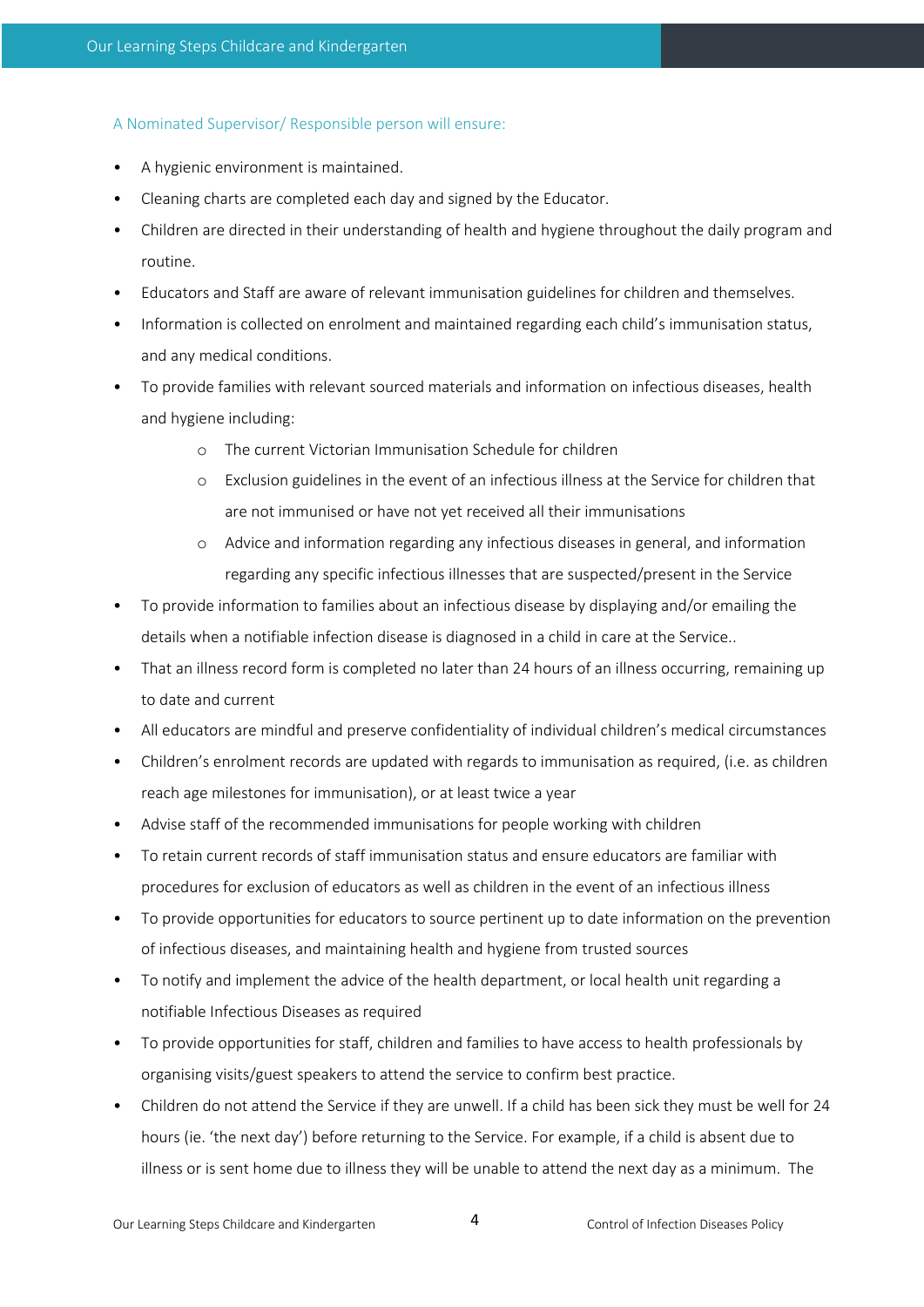Nominated Supervisor may approve the child's return to the Service, if families provide a doctor's certificate/clearance outlining the child is no longer contagious and in full health.

- Toys and equipment that are absorbent and hard to clean will be aired in sunlight
- Washable toys and equipment will be washed in detergent and warm water or the dishwasher and aired to dry. All toys and equipment that have been cleaned will be recorded on the toy cleaning register.
- All cleaning procedures will be recorded on the Service's Cleaning Checklist.
- Furnishings, fabric, tablecloths and pillowcases are to be laundered at the end of each week and hung out to dry. This will be increased an as needed during winter months or during an outbreak of illness in the Service.
- Floor surfaces are to be cleaned on a daily basis after each meal and at the end of each day.
- Toilets/bathrooms are to be cleaned in the middle of the day, the end of the day and whenever needed throughout the day using Germex neutral detergent, mops and paper towel.
- Disposable paper towel and Germex neutral detergent are used to clean bodily fluids off beds, floors, bathrooms, etc.

# Educators will ensure:

- That any child suspected of having an infectious Illness are responded to and their health and emotional needs supported at all times.
- To implement appropriate health and safety procedures, when treating ill children.
- Families are aware of the need to gather their children as soon as practicable.
- Advise families that they will need to alert the Service if their child is diagnosed with an Infectious Illness.
- To maintain their own immunisation status, and advise the Approved Provider/Nominated Supervisor of any updates to their immunisation status.
- To provide diverse opportunities for children to participate in hygiene practices, including routine opportunities, and intentional practice.
- To take into consideration the combination of children to decrease the risk of attaining an infectious illness when planning the routines/program of the day.
- To adhere to the Services health and hygiene policy including:
	- o Hand washing
	- o Daily cleaning of the Service
	- o Wearing gloves (particularly when in direct contact with bodily fluids)
	- o Appropriate handling and preparation of food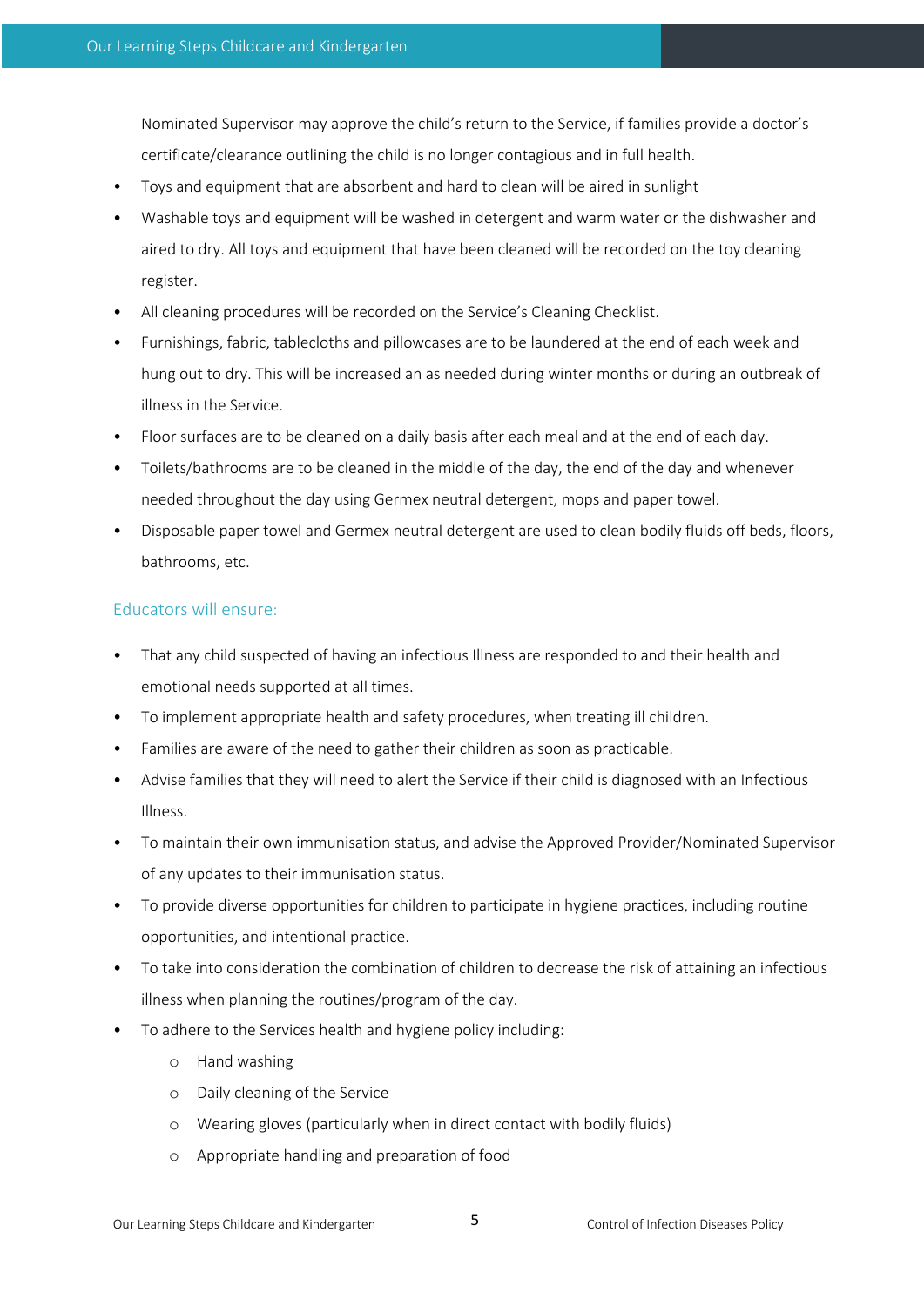- Maintain up to date knowledge with respect to Health and Safety through on going professional development opportunities.
- Children are not to share beds at the same time
- Paper Towel and Germex neutral detergent is used to clean the beds after each use
- Any toy that is mouthed by a child is to be placed in the mouthed toy container located in an area inaccessible to children to be washed with warm soapy water at the end of the day. All washable toys out on display for the children are to be washed on a weekly basis to decrease the risk of cross contamination and recorded with the date and a signature as evidence.
- All play dough is to be made fresh every week. If there is an outbreak of vomiting and/or diarrhoea, or any other contagious communicable disease play dough is to be discarded at the end of each day and a new batch made during this time. Children are to encouraged to wash their hands before and after using the play dough.
- A weekly clean will be carried out on other surfaces that may transmit germs such as doorknobs, low shelving, etc. This will be increased if an outbreak has been recorded in the Service
- If a child has a toileting accident, soiled items will be discarded and other items will be placed in a plastic bag with the child's name on it in and stored in a soiled items container.

#### Families will:

- Advise the Service of their child's immunisation status, by providing an approved written documentation of for the Service to copy and place in the child's file.
- Advise the Service when their child's immunisation/medical condition is updated to ensure that enrolment records are up to date.
- Provide sufficient spare clothing, particularly if your child is toilet training.
- Continue to pay any fees for absences, quarantine or exclusion from childcare.